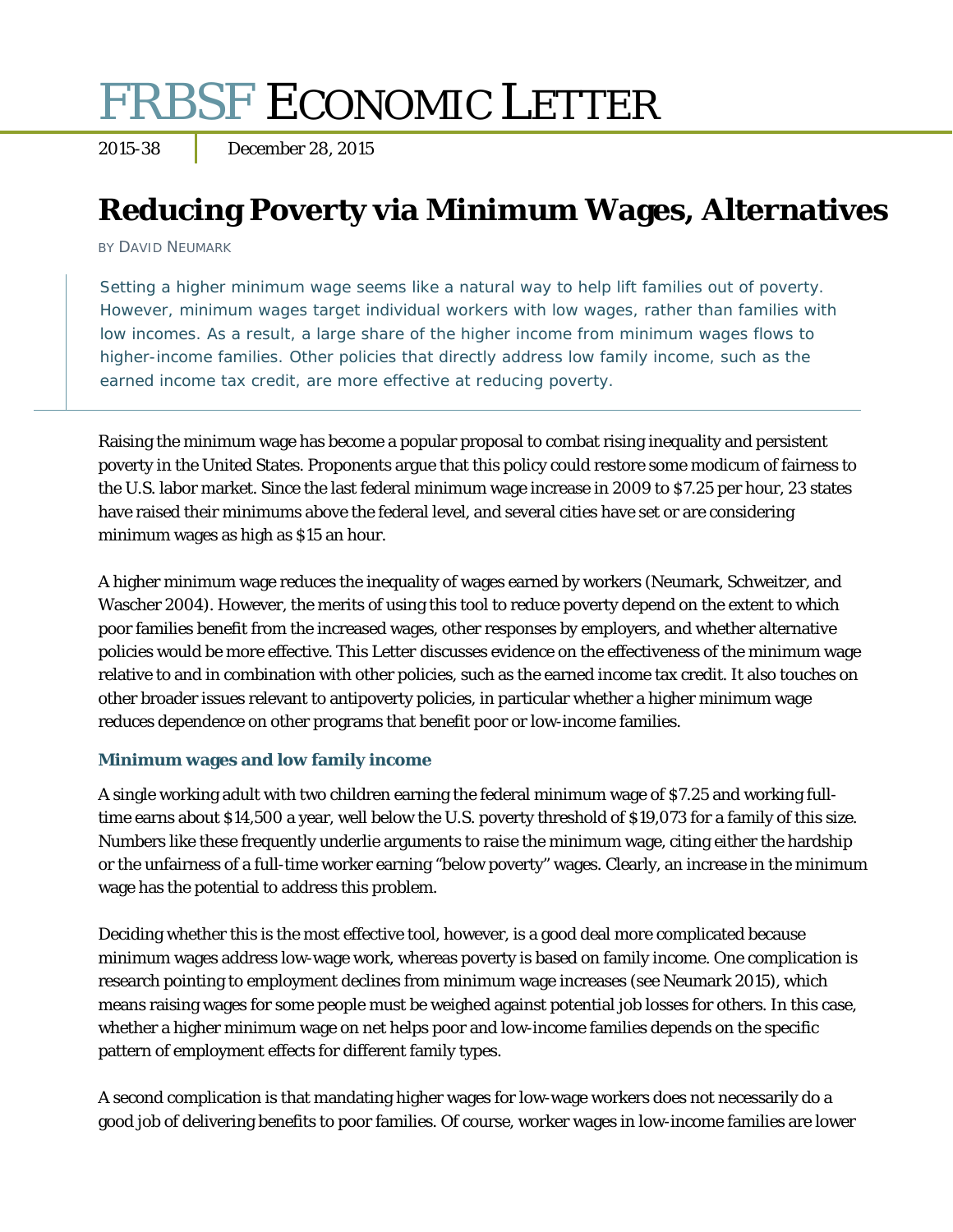on average than in higher-income families. Nevertheless, the relationship between being a low-wage worker and being in a low-income family is fairly weak, for three reasons. First, 57% of poor families with heads of household ages 18–64 have no workers, based on 2014 data from the Current Population Survey (CPS). Second, some workers are poor not because of low wages but because of low hours; for example, CPS data show 46% of poor workers have hourly wages above \$10.10, and 36% have hourly wages above \$12. And third, many low-wage workers, such as teens, are not in poor families (Lundstrom forthcoming).

Considering these factors, simple calculations suggest that a sizable share of the benefits from raising the minimum wage would not go to poor families. In fact, if wages were simply raised to \$10.10 with no changes to the number of jobs or hours, only 18% of the total increase in incomes would go to poor families, based on 2010–2014 data (Lundstrom forthcoming). The distributional effects look somewhat better at a higher threshold for low income, with 49% of the benefits going to families that have incomes below twice the poverty line. However, 32% would go to families with incomes at least three times the poverty line. By this calculation, about a third of the benefits would go to families in the top half of the income distribution.

Moreover, if we consider raising the minimum wage higher, for example to \$12, only 15% of the benefits go to poor families, because other higher-wage workers who would benefit are less likely to be poor. Likewise, 35% would go to families with incomes at least three times the poverty line. With a \$15 minimum wage the corresponding figures would be 12% and 38%. This evidence—coupled with the fact that employers who would pay the higher minimum wage are not necessarily those with the highest incomes, but instead may be owners of small businesses with low profit margins—indicates that minimum wages are a very imprecise way to raise the relative incomes of the lowest-income families.

#### **Do higher minimum wages reduce poverty?**

The ineffective targeting of low-income families does not imply that higher minimum wages do not, on net, help the poor. Instead, the implication is that, for every dollar of benefit to poor families, there is also a large benefit to nonpoor families. This makes the minimum wage an inefficient redistributional policy.

Economists have studied how poverty rates change in states where the minimum wage is increased versus states with no increase. The evidence is much sparser than the huge research literature on the changes to employment from minimum wages (Neumark 2015). Although there are isolated exceptions in both directions (see Neumark et al. 2005 and Dube 2013), the general conclusion from this literature is that there is no statistically significant relationship between raising the minimum wage and reducing poverty (see Neumark and Wascher 2008 and Sabia, Burkhauser, and Nguyen 2015).

However, the distributional effects may have improved. The efficiency of the minimum wage in reaching its intended target has crept up slightly in the past decade, as a by-product of the unfortunate declines in income among near-poor minimum wage workers (Lundstrom forthcoming).

Nonetheless, the evidence simply does not provide a strong case for using minimum wages to reduce poverty. Similarly, recent research does not provide conclusive evidence that a higher minimum reduces government spending on welfare and other programs to support poor families, with the possible exception of food stamps (Sabia et al. 2015 and Reich and West 2015).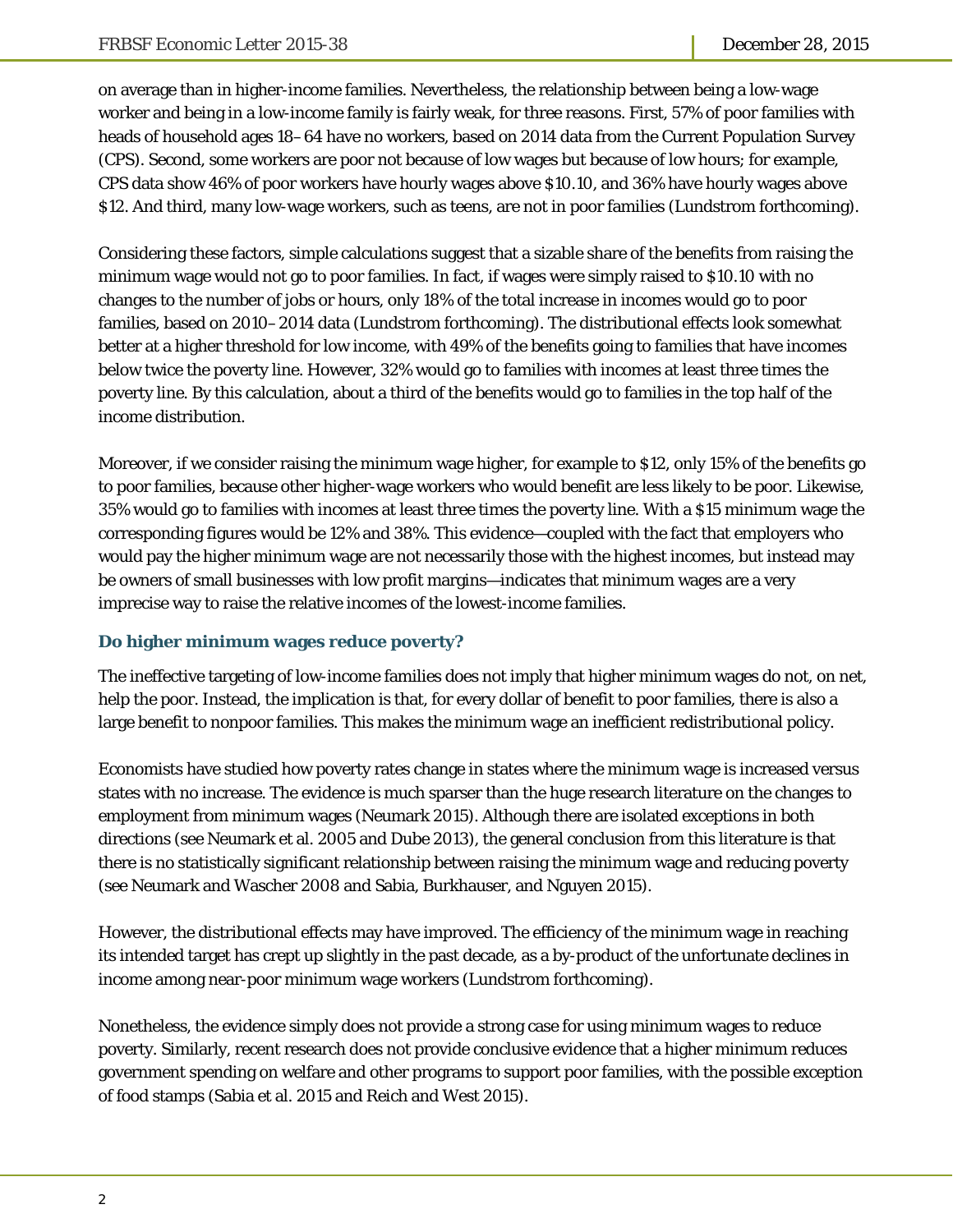#### **The earned income tax credit**

The minimum wage is not the only policy available to increase income from work. Since the 1970s, the earned income tax credit (EITC) has offered a subsidy to earnings for low-income families, mainly those with children. For example, under current federal EITC guidelines, families with two children receive a 40% subsidy to their labor market earnings, up to a maximum of \$5,548, which phases out as incomes rise. Many states also supplement this federal credit. Moreover, the EITC has become substantially more

generous over time. Since the EITC expanded significantly in the mid-1990s, the real value of the minimum wage has declined; however, the real value provided by the two policies combined for families with children now exceeds what the minimum wage alone used to provide (Figure 1).

As might be expected, the EITC has proven more effective at reducing poverty than the minimum wage (Neumark and Wascher 2011). First, because the EITC is based on family income and structure, it effectively targets low-income families with higher needs. Second, because the EITC subsidizes labor market earnings, it



induces those most strongly affected, who tend to be single mothers, to enter the labor market—hence boosting employment, in contrast to the minimum wage. Moreover, the EITC not only reduces poverty by providing extra income, its pro-work incentives also increase the likelihood that families can *earn* their way out of poverty even before receiving their EITC check.

This evidence, combined with what we know about minimum wages, suggests that the EITC is a much more effective policy to combat poverty. To achieve further gains, it could be made more generous. Moreover, because the EITC is financed by taxes, this redistribution can be financed by those with the highest incomes, rather than by those who employ minimum wage workers, who do not necessarily earn high incomes (see Mankiw 2014).

Some critics have argued that the EITC lowers wages, labeling it "corporate welfare" (Ritholtz 2013). From the perspective of trying to increase employment, this argument is ill-founded: The EITC lowers labor costs for employers, so eligible workers end up earning more per hour once the credit is factored in—which is the reason labor supply increases. Nonetheless, the criticism is correct in the sense that the increasing return to work that the EITC generates is in part offset by reduced wages, and the EITC does lead to lower wages for some ineligible workers.

Finally, the minimum wage can complement the EITC (Neumark and Wascher 2011) by increasing work incentives for women with children who face high work-related expenses like child care. In particular, combining a higher minimum wage and a more generous EITC leads to larger poverty reductions for single women with children. For example, Figure 2 shows that at the average minimum wage, a 10% higher EITC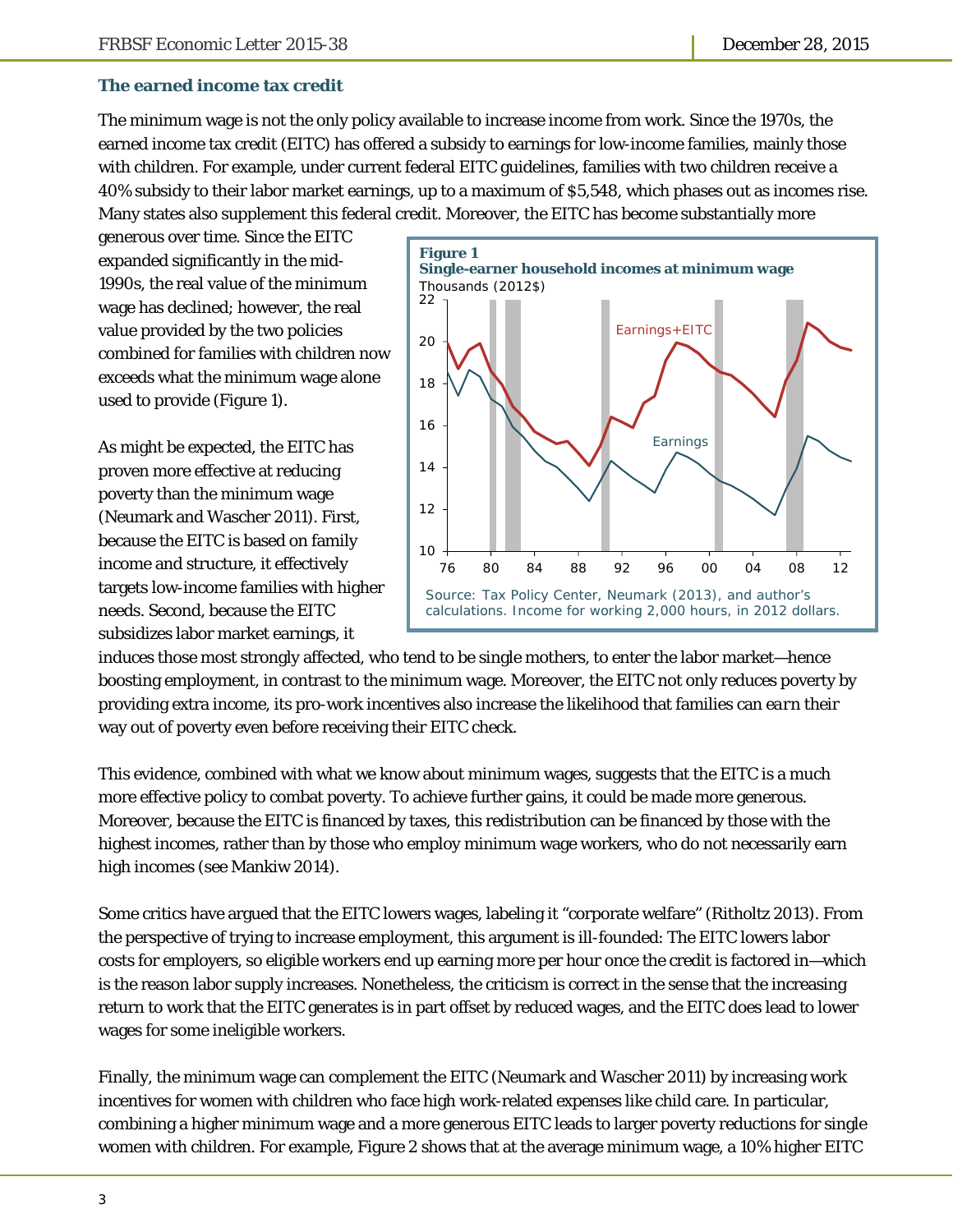phase-in rate leads to an estimated 1.6 percentage point decline in poverty. However, that same 10% higher EITC phase-in rate reduces poverty by 3.4 percentage points when combined with a minimum wage that is 25% higher. Although this combination leads to more adverse employment effects than either policy in isolation for EITCineligible groups like teenagers and lessskilled minority men, the effects across the income distribution remain favorable.



### **Conclusion**

Raising the minimum wage will certainly benefit some workers and has the appeal of greater fairness.

However, minimum wages represent a cost to businesses, consumers, and other workers who may face fewer job opportunities. Therefore, it is important to ask how well the benefits are targeted on the poor and low-income families the policy is intended to help. Because minimum wages focus on low worker wages and not low family incomes—and because these two conditions are only weakly related—the targeting of minimum wages is imprecise: Few of the benefits are likely to flow to poor families, and some go to quite high-income families. Perhaps reflecting this problem, there is little evidence that higher minimum wages alone reduce poverty or dependence on government programs. The earned income tax credit targets lowincome families much better, increases employment, and reduces poverty, and for all these reasons seems far more effective. Policymakers are likely to do a better job fighting poverty by making the EITC more generous than by raising the minimum wage. Furthermore, using both of these policies together is more effective than minimum wage increases in isolation.

*David Neumark is Chancellor's Professor of Economics and Director of the Center for Economics & Public Policy at the University of California, Irvine, and a visiting scholar at the Federal Reserve Bank of San Francisco.* 

#### **References**

- Dube, Arindrajit. 2013. "Minimum Wages and the Distribution of Family Incomes." Unpublished paper, University of Massachusetts, Amherst.
- Lundstrom, Samuel. Forthcoming. "Why Did the Target Efficiency of the Minimum Wage Increase in Recent Years?" Forthcoming in *Contemporary Economic Policy*.
- Mankiw, N. Gregory. 2014. "Help the Working Poor, but Share the Burden." *New York Times*, Business Day section, January 4. http://www.nytimes.com/2014/01/05/business/help-the-working-poor-but-share-the-burden.html
- Neumark, David. 2013. "The Minimum Wage Ain't What It Used to Be." *New York Times*, Economix Blog, December 9. http://economix.blogs.nytimes.com/2013/12/09/the-minimum-wage-aint-what-it-used-to-be/
- Neumark, David. 2015. "The Effects of Minimum Wages on Employment." *FRBSF Economic Letter* 2015-37 (December 21). http://www.frbsf.org/economic-research/publications/economic-letter/2015/december/effectsof-minimum-wage-on-employment/